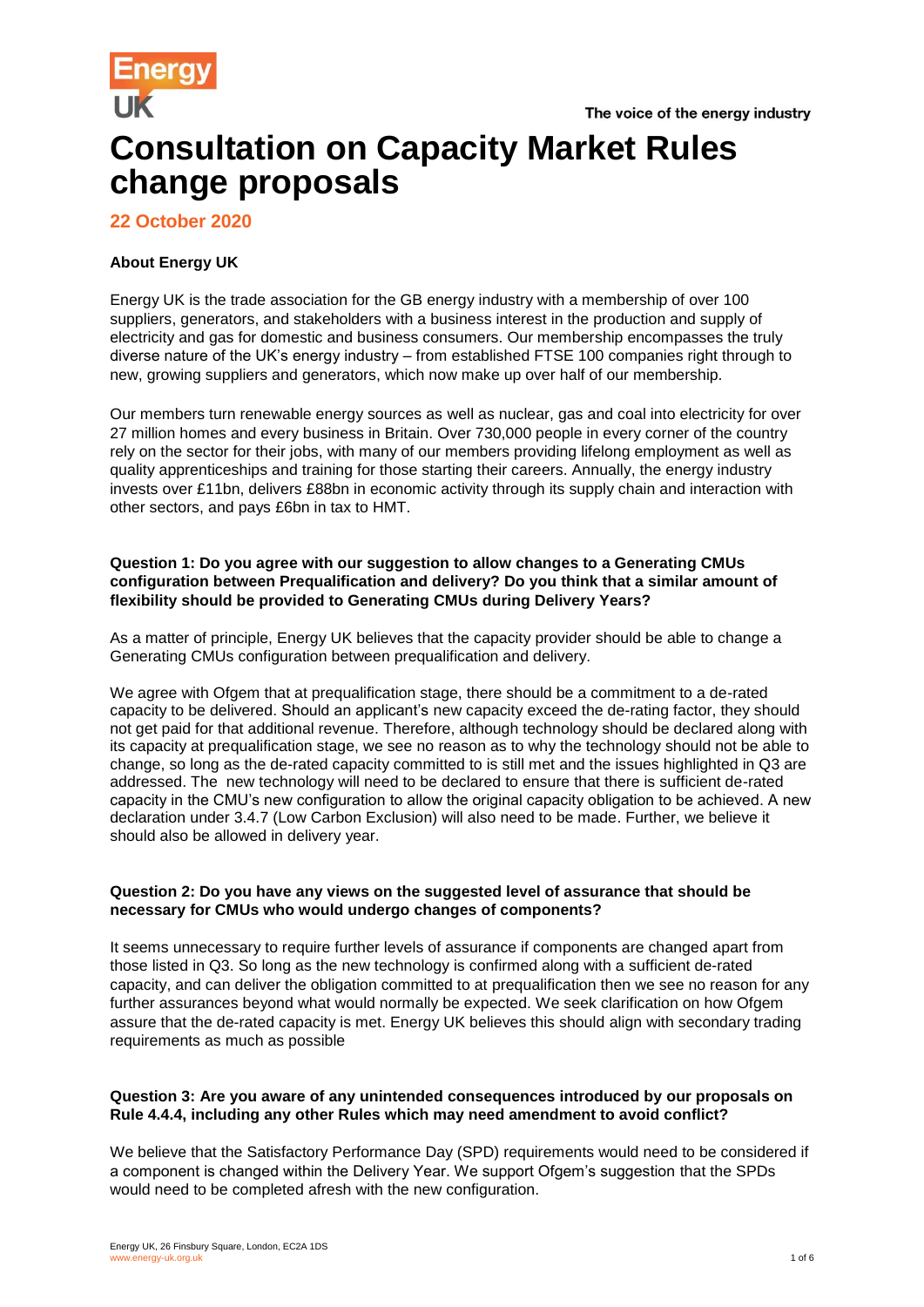Ofgem will need to consider the Metering Test Certificate for component changes within Delivery Year. The Certificate is at CMU level, therefore a component change would invalidate the meter test certificate. We would suggest that the rules are amended such that meter test certificates are issued at a component level. This will aid the flexibility for this process to work effectively. Any new components would need to be tested before they could form part of the CMU

## **Question 4: Should there be a limit of the number of times a CMU undergoes a change of component(s), and the number of components that can be changed? If so, how many and why?**

We see no reason as to why there should be a limit on the number of times a CMU can undergo a change of component(s). This is a purely commercial decision, and so long as the agreed de-rated capacity can still be met and delivered, component change should be allowed to happen as many times as is deemed fit by the provider.

Furthermore, we would deem it inappropriate for Ofgem to restrict commercial decisions of this type. Making your unit commercially optimal would likely result in more cost-effective options (apparent from the prevailing market conditions) resulting in a better outcome for the consumer.

## **Question 5: Should there be a point in the lead up to delivery, after which changes in components should not be permitted? If so, when and why?**

So long as the de-rated capacity and obligations can be met in line with its delivery date, we see no reason as to why this cannot change up to delivery date and even within the delivery year.

## **Question 6: Are you aware of any Rules which may need to be changed to ensure that the principle of 'evergreen' Prequalification can be implemented?**

We have no comment on this at this time.

## **Question 7: Is there any information provided during Prequalification which would prevent this from being an effective change?**

We are unaware of any information provided during prequalification that would prevent this change. However, the 24 months historic data needs to be considered if SPD data is not used. We would like to highlight that if evergreen applications are a real ambition of Ofgem's, then to fully enable this Ofgem and BEIS need to ensure that any changes to the Rules are clearly signposted, brought into force and appropriate guidance provided well-ahead of prequalification opening.

Although we can understand issues of bringing into force and providing consolidated Rules in 2019, in the context of the CM suspension, and in 2020, in the context of Clean Energy Package implementation and COVID-19, we would like to emphasise that for prequalification purposes this created unacceptable risk to our members. We would welcome a commitment from Ofgem to provide consolidated Rules and guidance on any changes at least three weeks prior to prequalification window opening.

## **Question 8: Do you have any feedback on the proposal to look at reforming the method by which exhibits are submitted and signed***?*

Energy UK supports the proposed changes to submitting and signing exhibits.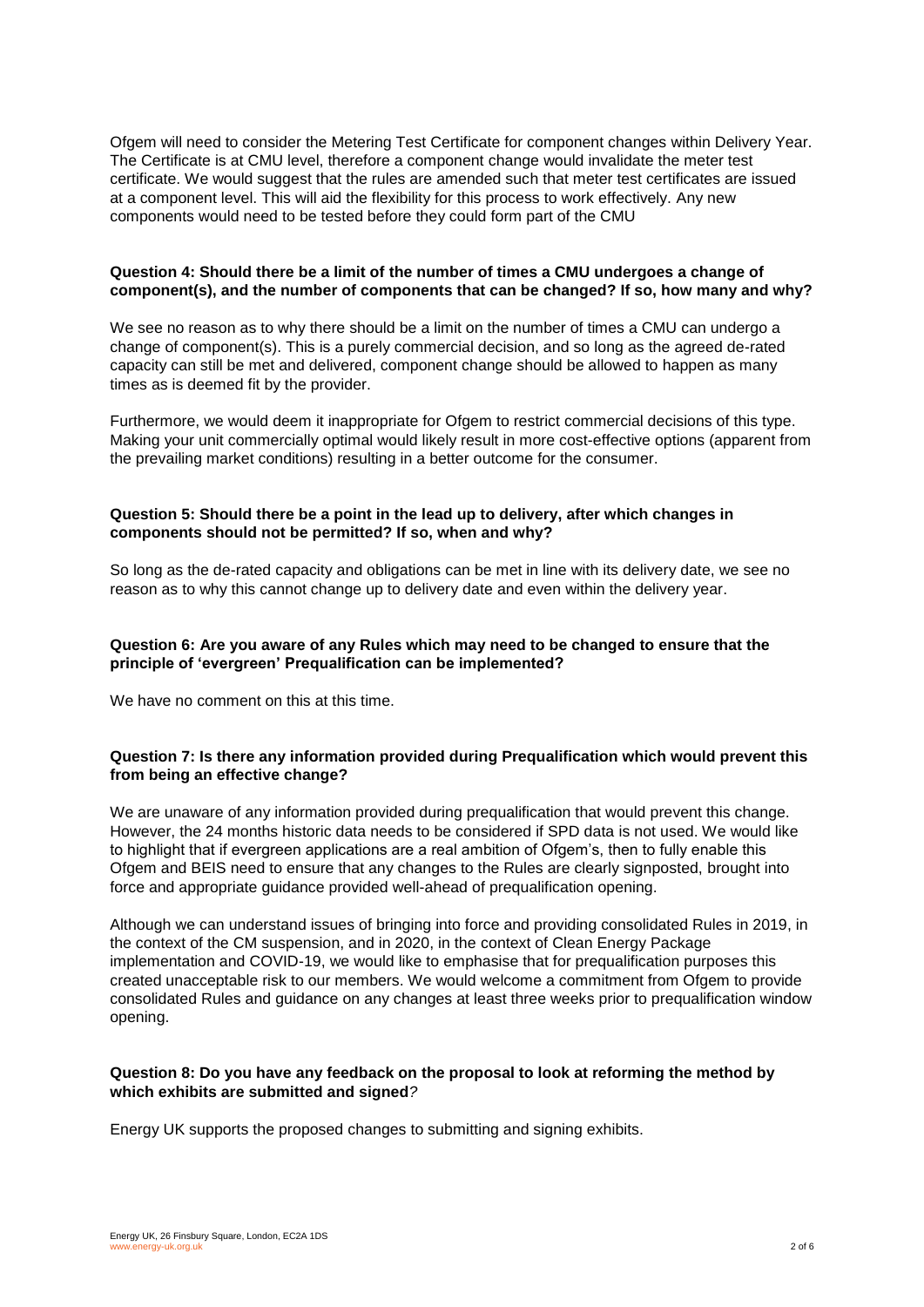As a matter of principle, Energy UK has long argued that delivery partners should provide confidence to capacity providers that electronic signatures would be accepted. This is consistent with advice provided by the Law Commission regarding their legality $^{\rm 1}.$ 

We would also like to highlight that we see no reason as to why requirements for an electronic signature should be overly prescriptive, so long as a suitable one is provided. We would not deem it suitable for needless requirements, such as specific format, or using certain software. A regulatory approach like this would continue to create convoluted and unnecessarily onerous Rules. Consideration should be given to how legal owners who are not the Applicant would be able to sign the declarations if these are generated and stored within the portal. It would be inefficient to expect the legal owners in this instance to have EMR user portal access

#### **Question 9: Do you know of a reason to maintain the requirement to provide Exhibits annually?**

No. Energy UK strongly believe that providing annual exhibits (with new signatures) is a barrier for customer-owned assets participating in the CM. We do not see the need for this to be required annually. This issue is especially challenging for large companies with assets, as these still require Directors signatures of the PLC, which is over the top.

New exhibits with signatures should only be needed if there is a material change.

## **Question 10: Do you agree with our proposal to remove the Previous Settlement Period Performance requirement in cases where Applicants are prequalifying a CMUs, which has previously delivered upon its Capacity Market Agreement obligations in the previous two Delivery Years?**

We agree with the proposal to allow Prequalification based on prior years SPDs. This requirement should be optional as there may be a need for a CMU to seek a lower obligation than in prior years if using historic performance.

## **Question 11: Do you see any unintended consequences related to delivery assurance associated with our proposal?**

We have no comment on this at this time.

## **Question 12: Should the Previous Settlement Period Performance requirement under Rule 3.6A.1 also be removed for Interconnector CMUs?**

We have no comment on this at this time.

## **Question 13: Is the proposal outlined in paragraphs 5.12.1 to 5.12.4 appropriate – do you think any amendments should be made?**

We have no comment on this at this time.

## **Question 14: Do you agree with our proposal to clarify who should make an associated planning declaration when the Despatch Controller and legal owner are separate companies?**

Energy UK has no specific views on this, but do deem the proposals sensible. We also welcome the option to defer the supplying of relevant planning consents until 22 days prior to the auction.

l

<sup>1</sup> https://www.lawcom.gov.uk/electronic-signatures-are-valid-say-governments-legal-experts/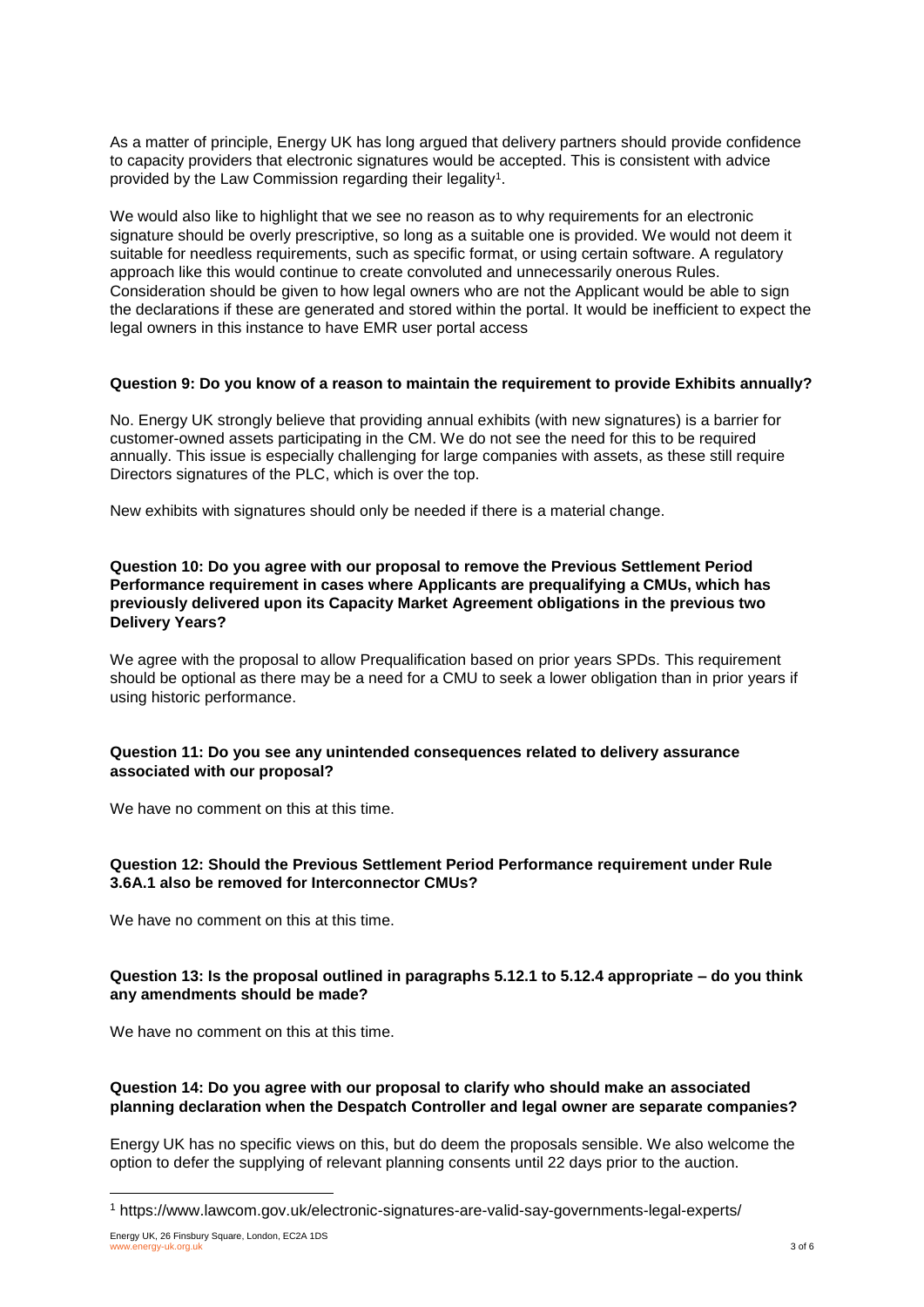## **Question 15: Do you have any views on our proposal to clarify the Rules when the RPC states the maximum output of the New Build CMU is smaller than the Connection Capacity?**

Energy UK deem it unnecessary to add further complexities to providing clarity of when the RPC is less than that of the connection capacity. Members have experienced issues in the past where the RPC has been smaller than that of the connection capacity on the agreement. In this circumstance, we would appreciate Ofgem offering guidance to the Delivery Body to accept an explanation by the capacity provider in these circumstances to satisfy their application review.

## **Question 16: Do you have any comments on our proposals to add the information outlined in paragraphs 6.5.1 to 6.5.7, paragraph 6.6, 6.9.4, along with the CP2701 and 271 proposals to the CMR?**

As part of this the DB should move away from excel and create one database containing all results. Currently the registers are one per auction year, T1 & T4, with different layout etc. which makes it difficult to build a system to extract the data.

**Question 17: Do you have a view on our proposal outlined in paragraph 6.18, to record the new CMR information items additions proposed for capacity providers who hold valid capacity agreements, where the information has already been collected at the time of application?**

We have no comment on this at this time.

#### **Question 18: Do you agree with our proposal, outlined in paragraph 7.9, to remove progress reports and corresponding ITE assessments for the scenarios detailed, and replace with an alternative reporting milestone?**

Energy UK supports this proposal. We would like clarification on the depth of review carried out by the Delivery Body. We have heard mixed experiences of ITE's depth of report, and therefore, we do not understand precisely what the Delivery Body reviews in ITE reports.

If this is merely a superficial review to check that an ITE report has been carried out, then Energy UK questions the necessity for an ITE report. Many members of Energy UK perceive ITE reports to be needless and overburdensome for what they are used for. The associated data provided in an ITE report is typically available elsewhere without the expense or effort associated with an ITE report. We encourage Ofgem to go further and assess whether this requirement is necessary, particularly in the context of BEIS's commitment in its Five-Year-Review to simplify the Rules and reduce unnecessary burden.

In the context of the above, we believe that it would be suitable to replace this ITE report with a simple endorsement and approval of accuracy by the directors. We welcome the removal or ITE reports that are costly (especially for smaller assets) and appear to drive no action/response from the Delivery Body hence supporting they are not value adding.

#### **Question 19: Do you have any views on the timing of the proposed new reporting milestone?**

The suggested date seems appropriate to help inform procurement needs for the T-1 auction.

**Question 20: Do you have a view on whether the new reporting milestone should be implemented with a corresponding termination event? Should the proposed reporting milestone have to be validated by an ITE?**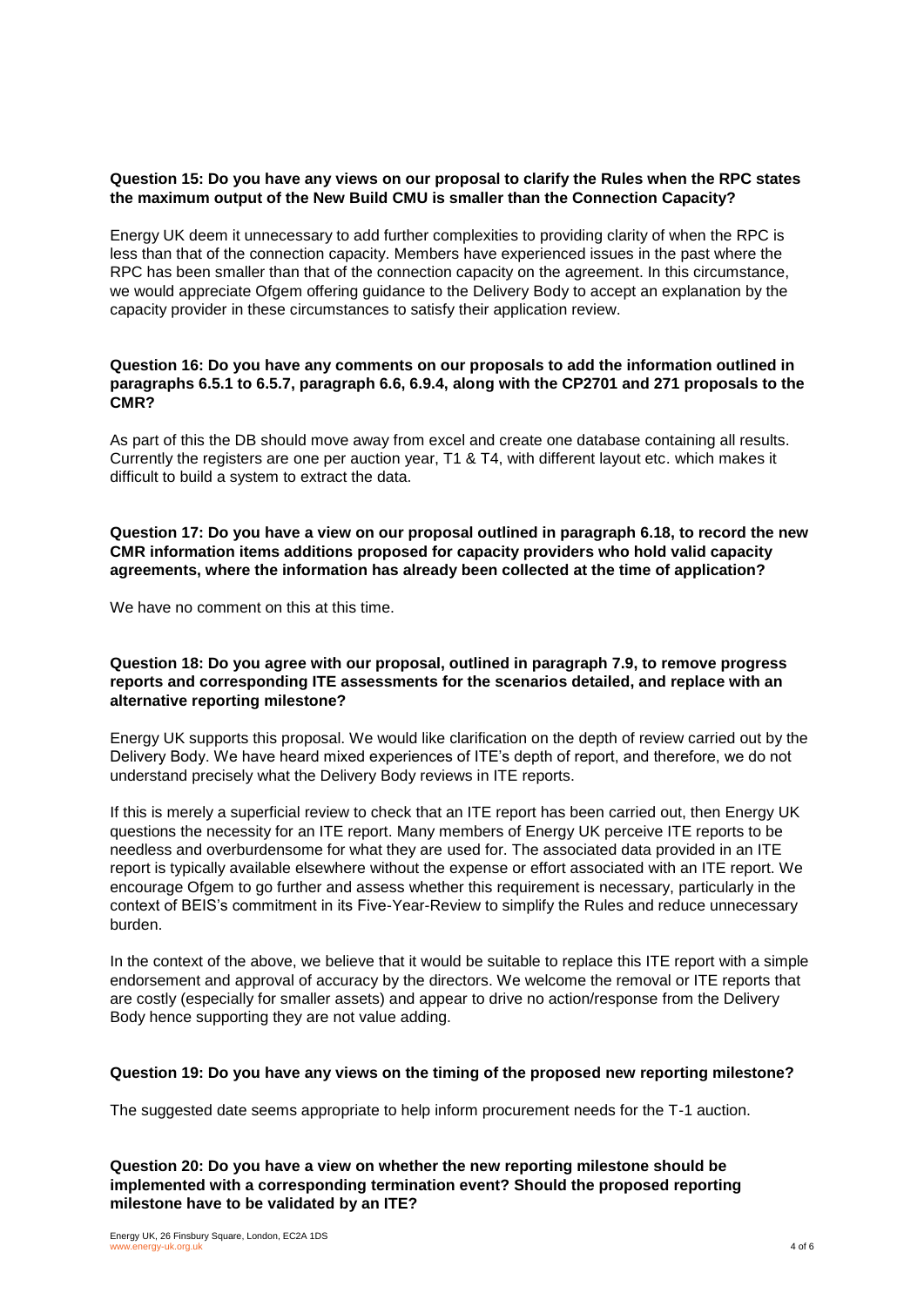Currently, failure to submit a report or submitting one in the wrong format carries no consequence, other than the failure is noted.

There should be an independent check as to whether progress on a multi-year agreement is on track and a consequence if not submitted. There should be a distinction between failure to submit a report (which should carry a consequence) and not submitting one in the correct format (for example the signature not being in the correct format - which should not).

## **Question 21: Do you have a view on what information should be included as part of any update given to the Delivery Body in relation to the proposed reporting milestone?**

It should cover the items set out in 12.2.1 (ca) but see the response to Question 22. If a project is not going to meet the SCM, there should be the ability to state this and to also state when (by the Long Stop Date) the project is expected to be Operational.

## **Question 22: Is the current definition of "material change" clear enough – do you have any suggestions on how it could be amended/clarified?**

From a capacity market point of view, notifying if a new date is two months earlier than that that set out in the construction report doesn't add anything other than knowing that the CMU will more likely be Operational by the start of the Delivery Year.

Requiring a notification if the CMU will be more than 2 months late currently may incentivise the start of the Delivery Year date to be entered into the Construction Plan to avoid having to provide an ITE report if delayed.

Under this new proposal, it would be more useful if the update under 12.2.1 (a) only required an explanation if the CMU is not expected to meet the SCM and if so, the expected date when the SCM will be met. This would need to be accompanied with an explanation as to the cause of the delay.

## **Question 23: Should the proposed amendments to reporting requirements be applied to all capacity providers who hold Capacity Agreements that have not expired or been terminated when these Rules changes come into force?**

Yes – there is no need to continue with this requirement on those that already hold capacity agreements when it is recognised by Ofgem that they are an administrative and costly burden.

## **Question 24: Do you believe it is appropriate to amend the Rules to mandate the Delivery Body to send a formal notice to an Applicant, as well as an update to the CMR, when their corresponding Prequalification Status changes from 'Conditionally Prequalified' to 'Not Prequalified'?**

We deem this suitable, however, we would like to raise our concerns regarding the widely used Egress system by the ESO. Although we acknowledge the necessity for a secure communication medium, Egress is difficult and incompatible with a number of capacity providers IT devices. We would like to see Ofgem instruct the Delivery Body to only communicate with the capacity provider via email or the portal, as required.

## **Question 25: Are there any other changes that should be proposed relating to the notice(s) issued by the Delivery Body to an Applicant?**

We have no comment on this at this time.